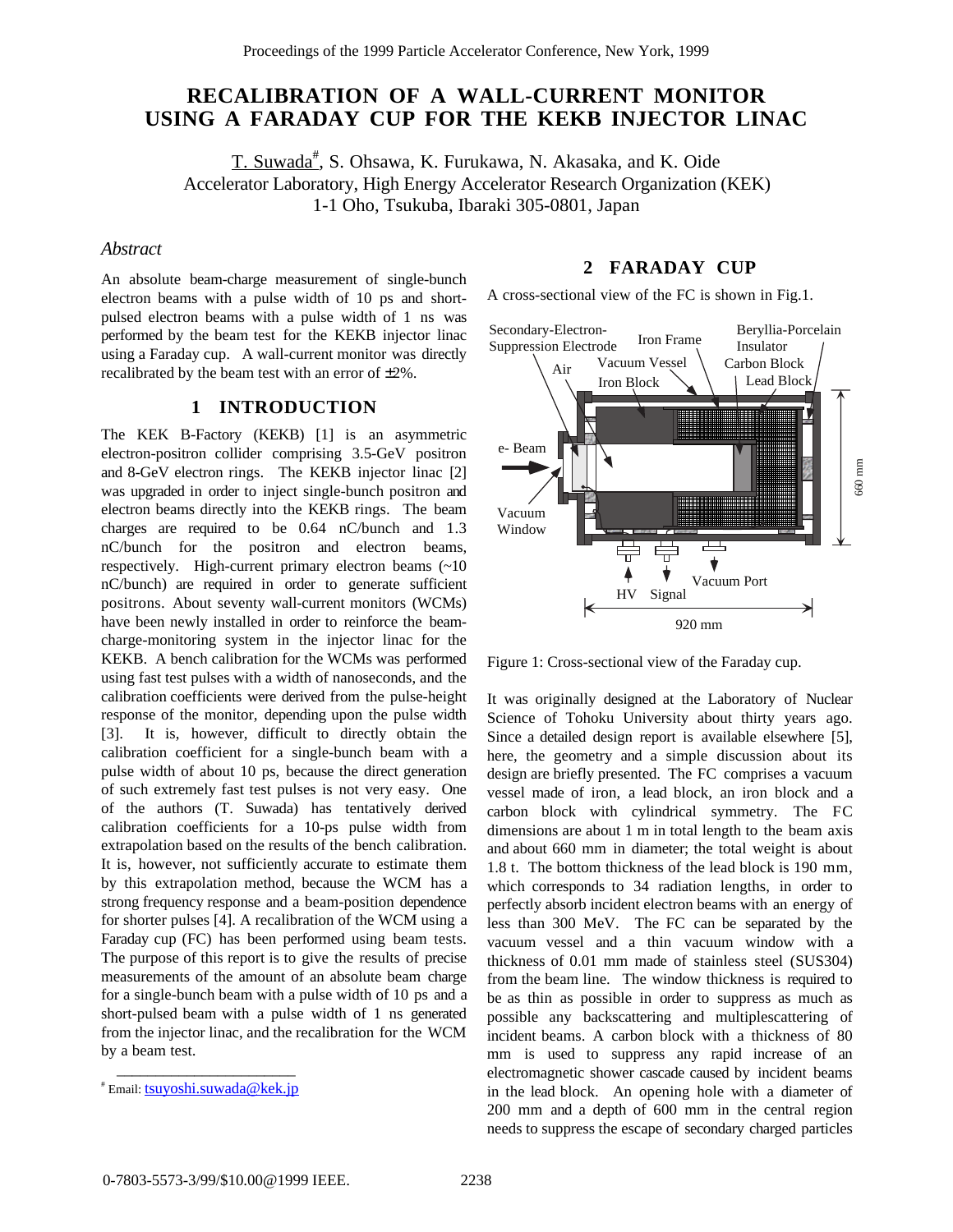generated by an electromagnetic shower cascade in the carbon block. A good vacuum condition needs to be maintained through a vacuum port in order to suppress the generation of ions caused in the residual air gas. The inner materials are sufficiently insulated to be larger than 1000  $MΩ$  by several beryllia porcelains from the vacuum vessel, which is connected to a ground line. A negative electric potential with several hundred volts is typically applied to an electrode at the entrance of the monitor through a vacuum feedthrough in order to suppress the escape of directly backscattered charged particles as much as possible. The integrated beam charge is extracted from a signal port, which is connected to the lead block.

#### **3 EXPERIMENTAL SET-UP**

Figure 2 shows a schematic layout of the experimental set-up and the beam line at sectors A and B of the injector linac.



Figure 2: Schematic layout of the experimental set-up and the beam line for the sectors A and B at the injector linac.

Single-bunch electron beams can be generated by a new pre-injector [6], which is composed of two sub-harmonic bunchers, a prebuncher and a buncher. The electron gun can generate a beam charge of about 20 nC/pulse. The nominal beam energies are about 500 MeV and 1.5 GeV at the end of the sectors A and B, respectively. A longitudinal beam profile can be monitored using an optical transition-radiation monitor (OTR) with a streakcamera system [7] installed after the exit of the module A-1. The beam experiments were carried out using electron beams ejected from a straight line after the sector B. The FC was installed 2.3 m behind the first bending magnet, which guides the electron beams to the 180-degree arc section. The beam energies and the energy spreads were measured after the bending magnet using a screen monitor installed behind. The vacuum of the FC was separated from the beam line with a 10  $\mu$ m-thick vacuum window 30 mm $\phi$  in diameter made of stainless steel, and the vacuum pressure inside the FC was maintained at  $1.1 \times 10^{-4}$ Torr using a turbo-molecular vacuum pump. Twenty-two stripline-type beam-position monitors (BPMs) and twenty WCMs measure the beam positions and the beam charge in order to control them stable without any beam loss, respectively. Another WCM and a screen monitor were mounted just before the FC in order to observe the beam losses and the spatial beam sizes, respectively. A dataacquisition (DAQ) system was constructed for the beam experiment. It comprises several front-end computers and a host computer, which control the BPMs and the WCMs, an electrometer (Keithley 617) used for the FC. All of the BPMs and the WCMs are controlled by digital sampling oscilloscopes (Tektronics TDS680B) and VME/OS-9 based front-end computers. The host computer and the front-end computers communicate with each other through a network system. Trigger-pluses synchronized with the linac beam are provided to all of the devices at 0.33 Hz. This rate is limited by the communication throughput between the front-end computer and each device through a GPIB line. A detailed report is available elsewhere [8].

#### **4 BEAM TEST**

# *4.1 Beam experiment*

Two kinds of electron beams, single-bunch and shortpulsed beams with the energies of 1.5 GeV and 325 MeV, were tuned for the beam test. Single-bunch beams were generated using the two sub-harmonic bunchers; on the other hand, short-pulsed beams were accelerated without them. A single-bunch beam with the energy of 1.5 GeV is a nominal-injection beam for the KEKB ring. The other beams with the energy of 325 MeV were generated in order to reduce as much as possible any systematic error for the beam-charge measurement. The energy spread of the 325-MeV beam was 5.5%, which was greater than that (2%) of the 1.5-GeV beam due to the longitudinal beam spread caused by a deacceleration at the sector B. The bunch length of the single-bunch beam and the envelope width of the short-pulsed beam were measured by the OTR to be 8.64 ps and 1 ns in FWHM, respectively. The beam orbits were carefully tuned for all of the beam modes by using the BPMs without any observational beam loss. The spatial beam size was measured to be about 6 mm in diameter in front of the FC by a screen monitor. The negative bias voltage applied to the secondary-electronsuppression electrode was chosen to be  $-1$  kV by measuring the beam-charge reduction using single-bunch beams with the energy of 1.5 GeV by changing the applied voltage. Two background measurements were carried out before the beam-charge measurement. The first was a dark current generated from accelerator structures and the second was a dark current from the electron gun. The first background was estimated by the beam-charge reduction by disturbing the dark currents using a screen monitor in front of the FC with a "beam off" condition, which meant no high voltage applied to the electron gun. The second background was obtained by measuring the beam-charge increment with a "beam wait" condition, which meant no triggers were fed to the gun with a high voltage applied. The background contribution from the first one was negligibly small compared with the second one (0.3 nC/scan) which was corrected in the analysis. The beam-charge measurement was carried out by